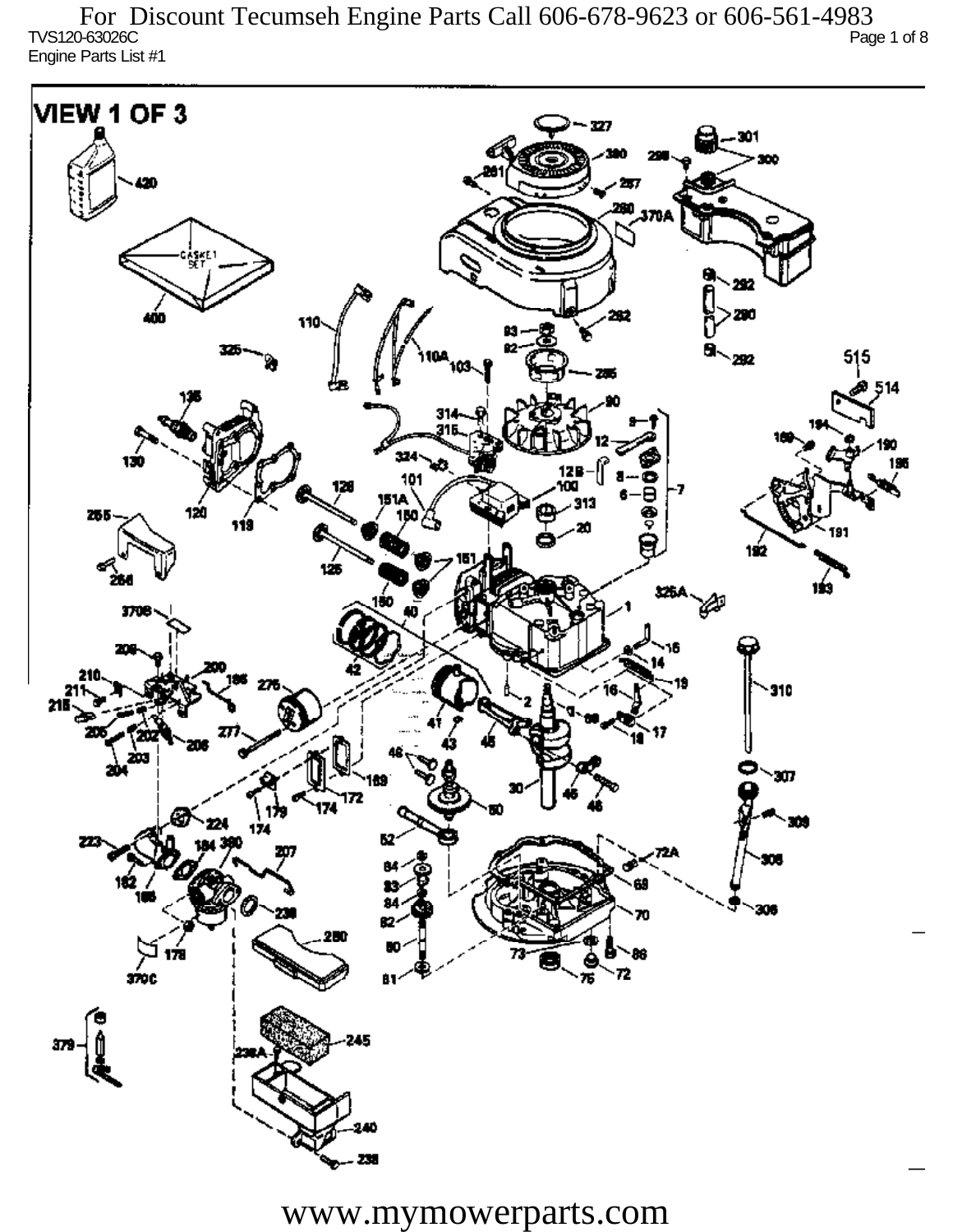| Ref # Part Number    | Qty Description                                              |
|----------------------|--------------------------------------------------------------|
| 1 33968B             | Cylinder (Incl. 2 & 20) (2-13/16")                           |
| 2 26727              |                                                              |
|                      | Pin, Dowel                                                   |
| 6 33734              | Element, Breather                                            |
| 7 34214A             | Breather Ass'y. (Incl. 6, 8, 9, 12, & 12A)                   |
| 8 33735              | * Gasket, Breather                                           |
| 9 30200              | Screw, 10-24 x 9/16"                                         |
| 12 33886             | Tube, Breather                                               |
| 14 28277             | Washer, Flat                                                 |
| 15 30589             | Rod, Governor (Incl. 14)                                     |
| 16 31383A            | Lever, Governor                                              |
| 17 31335             | Clamp, Governor lever                                        |
| 18 650548            | Screw, 8-32 x 5/16"                                          |
| 19 31361             | Spring, Extension                                            |
| 20 32600             | Seal, Oil                                                    |
| 30 34477B            | Crankshaft                                                   |
| 32 32323             | Washer, Thrust NOTE: This thrust washer maynot be            |
|                      | required if a new crankshafthas been installed. Check the    |
|                      | proper Mechanic's Handbook for acceptable end play. Use      |
|                      | this .010" thrust washer if excess end play is measured.     |
|                      |                                                              |
| 40 34535             | Piston, Pin & Ring Set (Std.) (2-13/1 6")                    |
| 40 34536             | Piston, Pin & Ring Set (.010" OS)                            |
| 40 34537             | Piston, Pin & Ring Set (.020" OS)                            |
| 41 33562B            | Piston & Pin Ass'y (Incl. 43) (Std.) (2 -13/16")             |
| 41 33563B            | Piston & Pin Ass'y. (Incl. 43) (.010" OS)                    |
| 41 33564B            | Piston & Pin Ass'y. (Incl. 43) (.020" OS)                    |
| 42 33567             | Ring Set (Std.) (2-13/16" Bore)                              |
| 42 33568             | Ring Set (.010" OS)                                          |
| 42 33569             | Ring Set (.020" OS)                                          |
| 43 20381             | Ring, Piston pin retaining                                   |
| 45 32875             | Rod Assy., Connecting (Incl. 46)                             |
| 46 32610A            | Bolt, Connecting rod                                         |
| 48 27241             | Lifter, Valve                                                |
| 50 33553             | Camshaft (MCR)                                               |
| 52 29914             | Oil Pump Assy.                                               |
| 69 35261             | * Gasket, Mounting flange                                    |
| 70 34311C            | Flange Ass'y. (Incl. 72, 72A, 73, 75 & 80)                   |
| 72 30572             | Plug, Oil drain (Incl. 73)                                   |
| 73 28833             | * Drain Plug Gasket (Not req. W/plastic plug)                |
| 75 27897             | Seal, Oil                                                    |
| 80 30574             | Shaft, Governor                                              |
| 81 30590A            | Washer, Flat                                                 |
| 82 30591             | Gear Assy., Governor (Incl. 81)                              |
| 83 30588A            | Spool, Governor                                              |
| 84 29193             | Ring, Retaining                                              |
| 86 650488            | Screw, 1/4-20 x 1-1/4"                                       |
| 89 611004            | <b>Flywheel Key</b>                                          |
| 90 611046A           | <b>Flywheel</b>                                              |
| 92 650815            | Washer, Belleville                                           |
| 93 650816            | Nut, Flywheel                                                |
| 100 34443A           | Solid State Ignition                                         |
| 100 730207           | Magneto-to-Solid State Conv. Kit (Includes solid state       |
|                      | module, solid state flywheel key, and instructions.) (Use as |
|                      | required on external ignition engines only.)                 |
| 101 610118           | Cover, Spark plug (Use as required)                          |
| 103 650814           | Screw, Torx T-15, 10-24 x 1"                                 |
| 110 34231            | <b>Ground Wire</b>                                           |
| 118C 34983           | Pulley Assy., Starter                                        |
| www.mymowerparts.com |                                                              |
|                      |                                                              |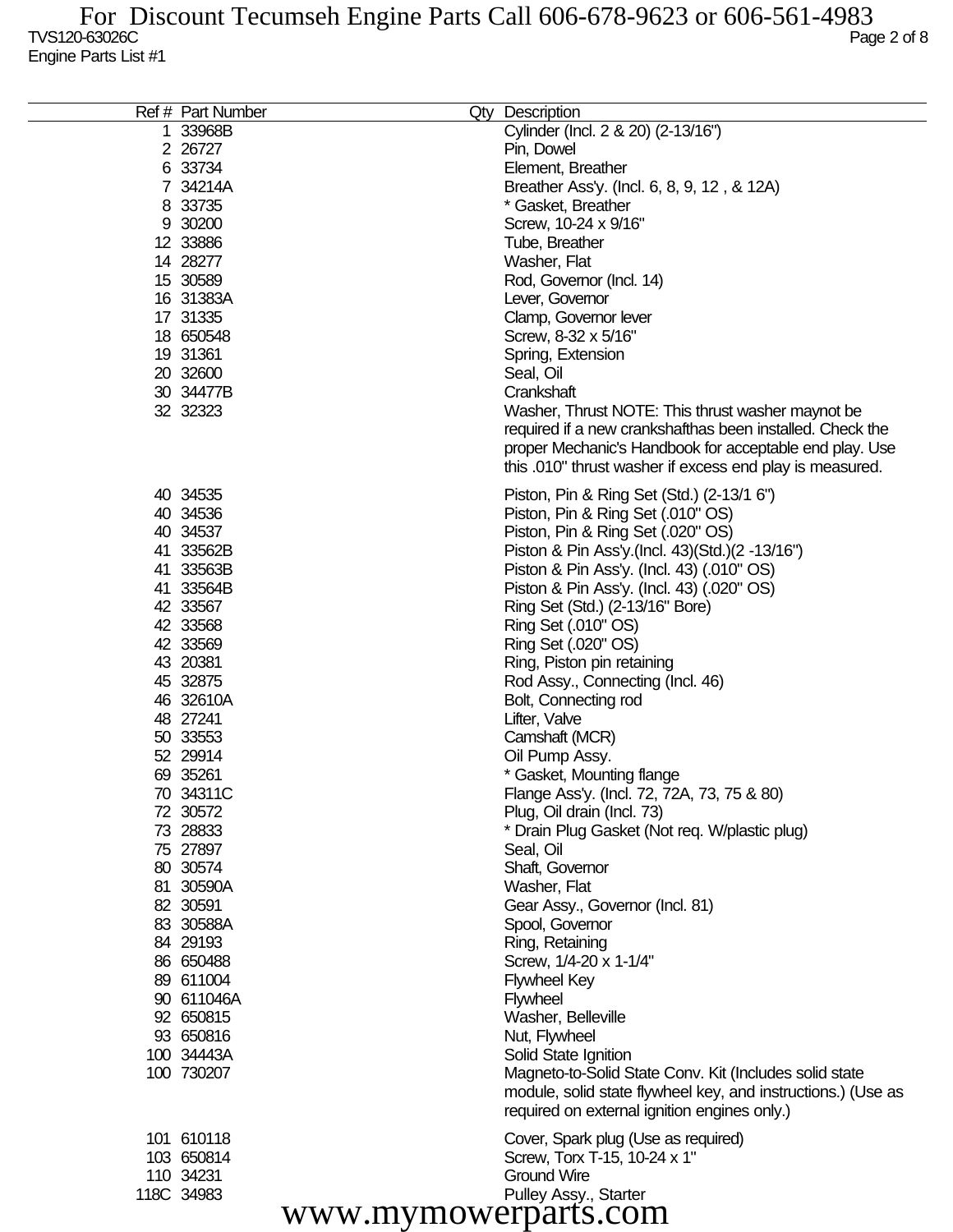| Ref # Part Number | Qty Description                                           |
|-------------------|-----------------------------------------------------------|
| 118 730194        | Rope Guide Kit (Use as required)                          |
| 119 33554A        | * Gasket, Head                                            |
| 120 34342         | Head, Cylinder                                            |
| 125 29314B        | Intake Valve (Std.) (Incl. 151) (Conventional Ports)      |
| 125 29315C        | Intake Valve (1/32" OS) (Incl. 151) (Conventional Ports)  |
| 125 29313C        | Exhaust Valve (Std.) (Incl. 151) (Inverted Ports)         |
| 126 29313C        | Exhaust Valve (Std.) (Incl. 151) (Conventional Ports)     |
| 126 29315C        | Exhaust Valve (1/32" OS) (Incl. 151) (Conventional Ports) |
| 126 34776         | Exhaust Valve (Std.) (Incl. 151) (Conventional Ports)     |
| 126 32644A        | Intake Valve (Incl. 151) (Inverted Po rts)                |
| 130 6021A         | Screw, 5/16-18 x 1-1/2" (Use as requi red)                |
| 130 650697A       | Screw, 5/16-18 x 2-1/2" (Use as requi red)                |
| 135 33636         |                                                           |
|                   | <b>Resistor Spark Plug</b>                                |
| 150 31672         | Spring, Valve                                             |
| 151 31673         | Cap, Lower valve spring                                   |
| 169 27234A        | Gasket, Valve spring box cover                            |
| 172 32755         | Cover, Valve spring box                                   |
| 174 650128        | Screw, 10-24 x 1/2"                                       |
| 178 29752         | Nut & Lockwasher, 1/4-28                                  |
| 182 6201          | Screw, 1/4-28 x 7/8"                                      |
| 184 26756         | * Gasket, Carburetor                                      |
| 186 34337         | Link, Governor spring                                     |
| 200 33131A        | Control Bracket (Incl. 202 thru 206)                      |
| 202 33802         | Spring, Compression                                       |
| 203 31342         | Spring, Compression                                       |
| 204 650549        | Screw, 5-40 x 7/16"                                       |
| 205 650777        | Screw, 6-32 x 21/32"                                      |
| 206 610973        | Terminal (Use as required)                                |
| 207 34336         | Link, Throttle                                            |
| 209 30200         | Screw, 10-24 x 9/16"                                      |
| 210 27793         | Clip, Conduit                                             |
| 211 28942         | Screw, 10-32 x 3/8"                                       |
| 223 650451        | Screw, 1/4-20 x 1"                                        |
| 224 34690A        | * Gasket, Intake pipe                                     |
| 238 650806        | Screw, 10-32 x 5/8"                                       |
| 239 34338         | * Gasket, Air cleaner                                     |
| 240 34858         | Body, Air cleaner                                         |
| 246 34340         | Element, Air cleaner                                      |
| 246E 35435        | Filter, Pre-air (Use as required)                         |
| 250 34341A        |                                                           |
| 260 35127         | Cover, Air cleaner                                        |
|                   | Housing, Blower                                           |
| 261 30200         | Screw, 10-24 x 9/16"                                      |
| 262 650831        | Screw, 1/4-20 x 15/32"                                    |
| 277 650774        | Screw, 1/4-20 x 2-3/8" (Use as requir ed)                 |
| 277 792005        | Screw, 1/4-20 x 2-1/2" (Use as requir ed)                 |
| 277 650795        | Screw, 1/4-20 x 2-1/4" (Use as requir ed)                 |
| 287 650802        | Screw, 1/4-20 x 5/8"                                      |
| 290 34357         | Fuel Line (Epichlorohydrin 6-3/4")(17 cm)                 |
| 290 29774         | Fuel Line(Braided 8-1/4")(21 cm)(Use as req.)             |
| 290 30705         | Fuel Line (Braided 16")(40 cm)(Use as req.)               |
| 290 30962         | Fuel Line (Braided 32")(81 cm)(Use as req.)               |
| 292 26460         | Clamp, Fuel line                                          |
| 298 28763         | Screw, 10-32 x 35/64"                                     |
| 301 33032         | Fuel Cap (Use as required)                                |
| 305 34264         | Oil Fill Tube                                             |
| 306 34265         | Gasket, Oil fill tube                                     |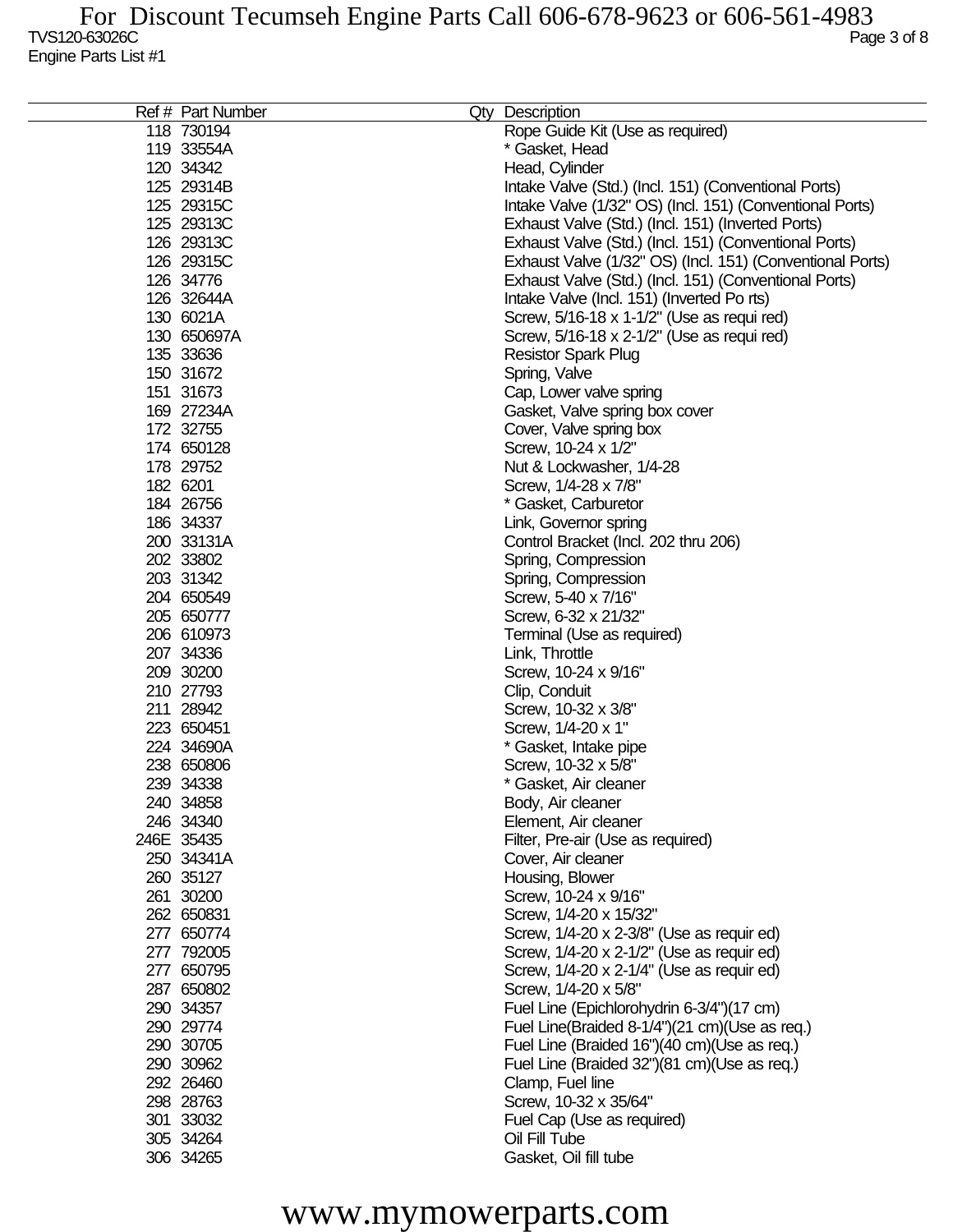| Ref # Part Number                                                                                                                                                                                        | Qty Description                                                                                                                                                                                                                                                                                                                                                                                                                                              |
|----------------------------------------------------------------------------------------------------------------------------------------------------------------------------------------------------------|--------------------------------------------------------------------------------------------------------------------------------------------------------------------------------------------------------------------------------------------------------------------------------------------------------------------------------------------------------------------------------------------------------------------------------------------------------------|
| 306 34282                                                                                                                                                                                                | "O" Ring (This "O" ring is required with metal fill tube only<br>when replacement mounting flange with .777 dia. oil fill hole<br>has been used.)                                                                                                                                                                                                                                                                                                            |
| 307 33590<br>309 650562<br>310 34267<br>313A 33876<br>313 34080<br>326 34113<br>370J 34870<br>370H 34387<br>370A 34346<br>379 631021<br>380 632099                                                       | "O" Ring<br>Screw, 10-32 x 1/2"<br>Oil Dipstick (Incl. 150)<br>Gasket, Stator<br>Spacer, Flywheel key<br>Plug, Screen<br>Decal, Instruction (Optional)<br>Decal, Instruction (Optional)<br>Decal, Instruction<br>Inlet Needle, Seat & Clip Assy.<br>Carburetor (Incl. 184) (Refer to Division 5, Section A, page<br>A2-6 or Fiche 8A, Grid E-9for breakdown)                                                                                                 |
| 390A 590532                                                                                                                                                                                              | Side Mount Rewind Starter (Refer to Division 5, Section C,<br>page 32 or Fiche 8A, Grid G-3 for breakdown)                                                                                                                                                                                                                                                                                                                                                   |
| 400 33740D<br>420 730225<br>425 730571<br>426 32203<br>427 32204<br>436 611006<br>437 30551<br>438 610947<br>439 610955<br>440 30992<br>442 610385<br>443 610408<br>444 29181<br>445 610593<br>446 33356 | * Gasket Set (Incl. items marked *)<br>SAE 30, 4-Cycle Engine Oil (Quart)<br>Starter Muff Kit (Incl.370J,426,427)(Opt.)<br>Starter Air Cleaner (Optional)<br>Starter Air Cleaner Bracket (Optional)<br>Stator Plate Ass'y.(Incl.377,378,437, 442-448)<br>Spring, Breaker box cover<br>Cover, Dust<br>Gasket, Stator cover<br>Cam, Breaker<br>Washer<br>Nut, 8-32<br>Breaker Fastening Screw & Washer<br><b>Condenser Fastening Screw</b><br>Terminal, Ground |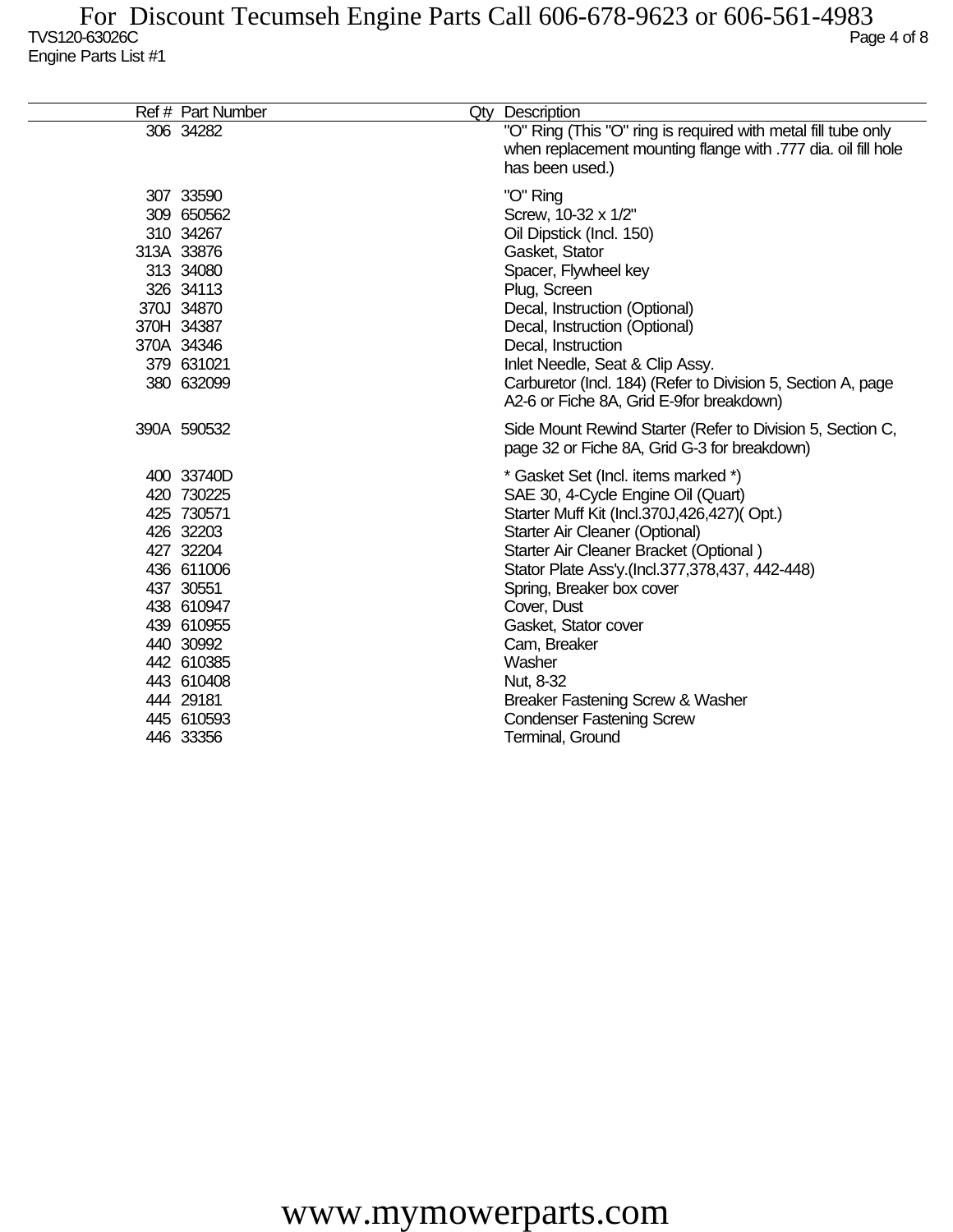TVS120-63026C Page 5 of 8 Engine Parts List #2 For Discount Tecumseh Engine Parts Call 606-678-9623 or 606-561-4983

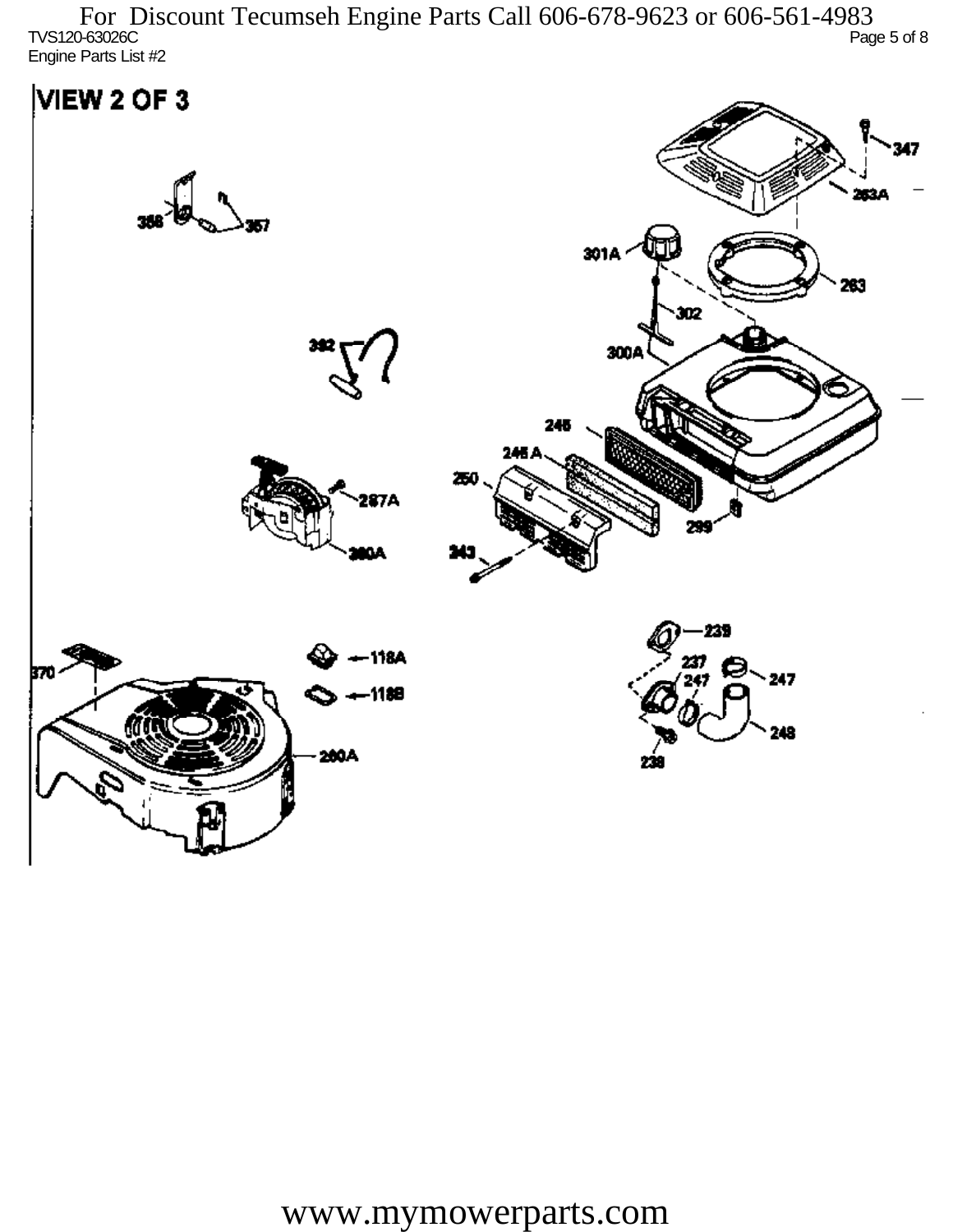|      | Ref # Part Number                                                                                                                                                                                             | Qty Description                                                                                                                                                                                                                                                                                                                                                                                                                                                                                                                                          |
|------|---------------------------------------------------------------------------------------------------------------------------------------------------------------------------------------------------------------|----------------------------------------------------------------------------------------------------------------------------------------------------------------------------------------------------------------------------------------------------------------------------------------------------------------------------------------------------------------------------------------------------------------------------------------------------------------------------------------------------------------------------------------------------------|
|      | 32 32323                                                                                                                                                                                                      | Washer, Thrust NOTE: This thrust washer maynot be<br>required if a new crankshafthas been installed. Check the<br>proper Mechanic's Handbook for acceptable end play. Use<br>this .010" thrust washer if excess end play is measured.                                                                                                                                                                                                                                                                                                                    |
| 287A | 118B 34984<br>118C 34983<br>118 730194<br>238 650806<br>239 34338<br>246 34340<br>246E 35435<br>250 34341A<br>287A 650735<br>300A 34992<br>313A 33876<br>326 34113<br>370J 34870<br>370H 34387<br>390A 590532 | Retainer, Pulley<br>Pulley Assy., Starter<br>Rope Guide Kit (Use as required)<br>Screw, 10-32 x 5/8"<br>* Gasket, Air cleaner<br>Element, Air cleaner<br>Filter, Pre-air (Use as required)<br>Cover, Air cleaner<br>Screw, 10-24 x 3/8" (Use as required)<br>Pop Rivet (3/16" Dia.) (Purchase loca lly)<br>Fuel Tank (Incl. 292 & 301)<br>Gasket, Stator<br>Plug, Screen<br>Decal, Instruction (Optional)<br>Decal, Instruction (Optional)<br>Side Mount Rewind Starter (Refer to Division 5, Section C,<br>page 32 or Fiche 8A, Grid G-3 for breakdown) |
|      | 425 730571<br>426 32203<br>427 32204<br>436 611006<br>437 30551<br>438 610947<br>439 610955<br>440 30992<br>442 610385<br>443 610408<br>444 29181<br>445 610593<br>446 33356                                  | Starter Muff Kit (Incl.370J,426,427)(Opt.)<br>Starter Air Cleaner (Optional)<br>Starter Air Cleaner Bracket (Optional)<br>Stator Plate Ass'y.(Incl.377,378,437, 442-448)<br>Spring, Breaker box cover<br>Cover, Dust<br>Gasket, Stator cover<br>Cam, Breaker<br>Washer<br>Nut, 8-32<br>Breaker Fastening Screw & Washer<br><b>Condenser Fastening Screw</b><br>Terminal, Ground                                                                                                                                                                          |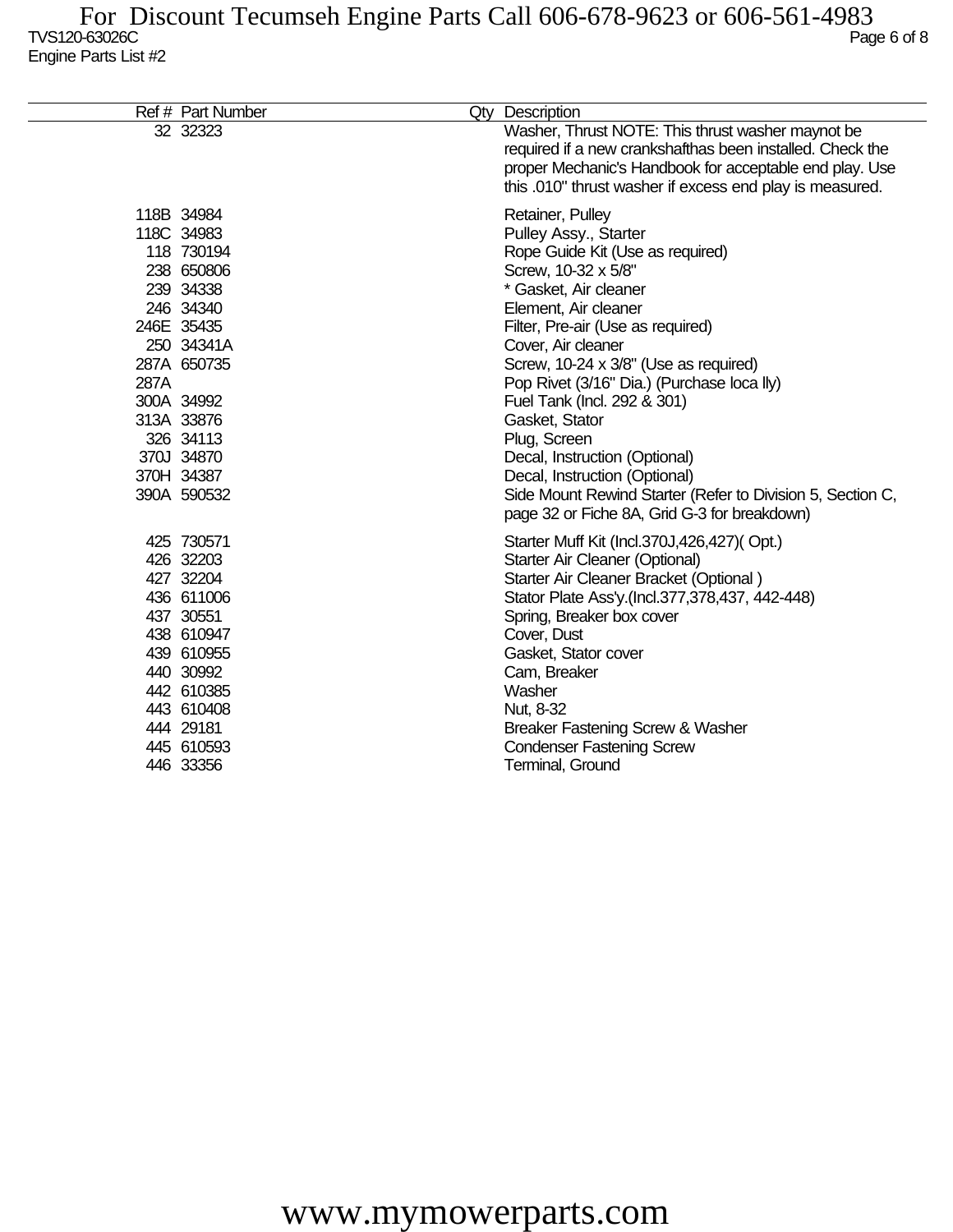TVS120-63026C Page 7 of 8 Engine Parts List #3 For Discount Tecumseh Engine Parts Call 606-678-9623 or 606-561-4983